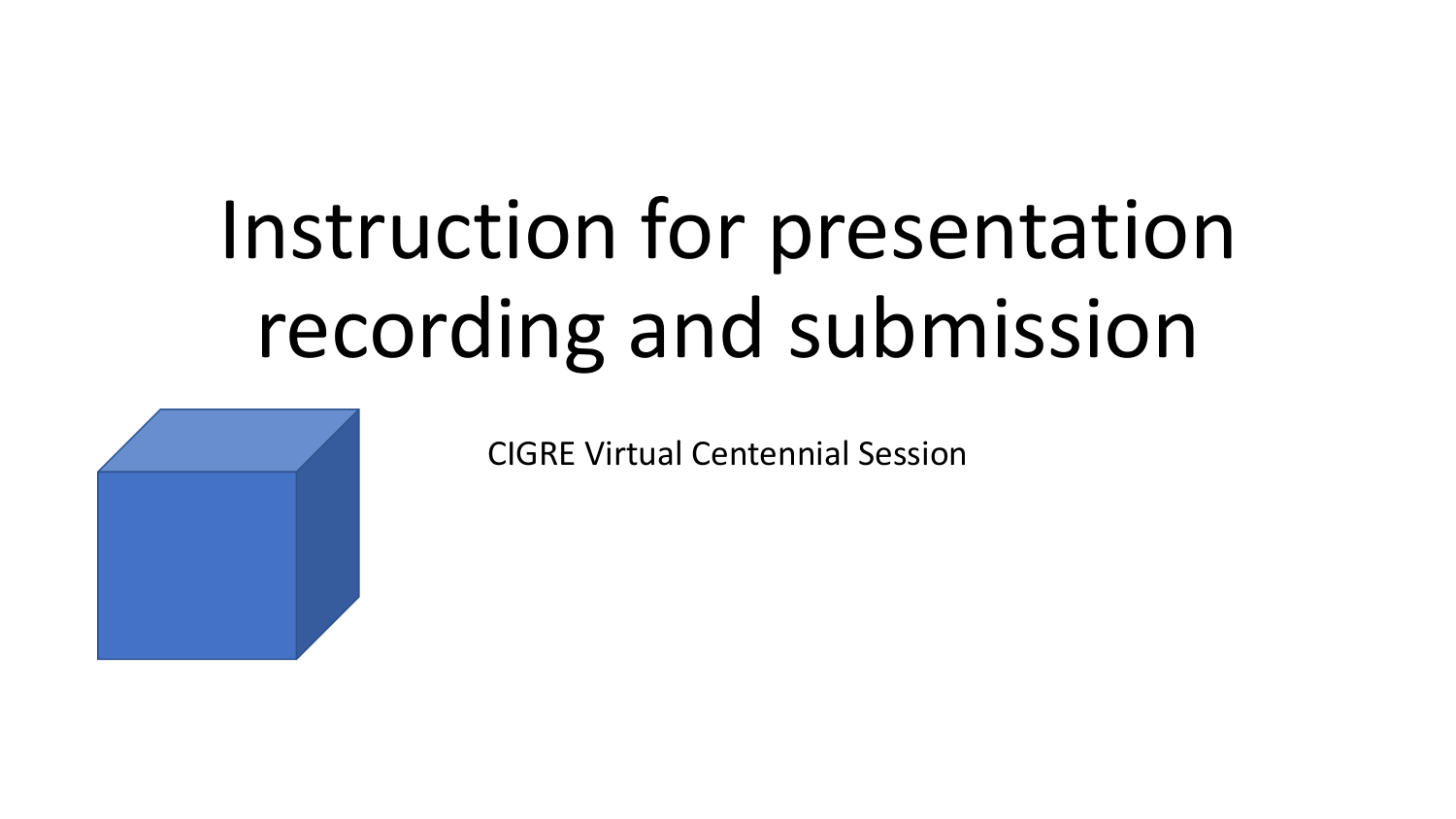Recorded with Microsoft Power Point Slide Show function as following ways, then saved as Microsoft Power Point Presentation file(\*.pptx)

- $\checkmark$  Please prepare for these items.
	- Microsoft Power Point presentation file for your paper.
	- Microphone (including build-in microphone)
- $\checkmark$  For recording the presentation you have to go on the "Slide show" menu and press the icon "Record Slide Show".



1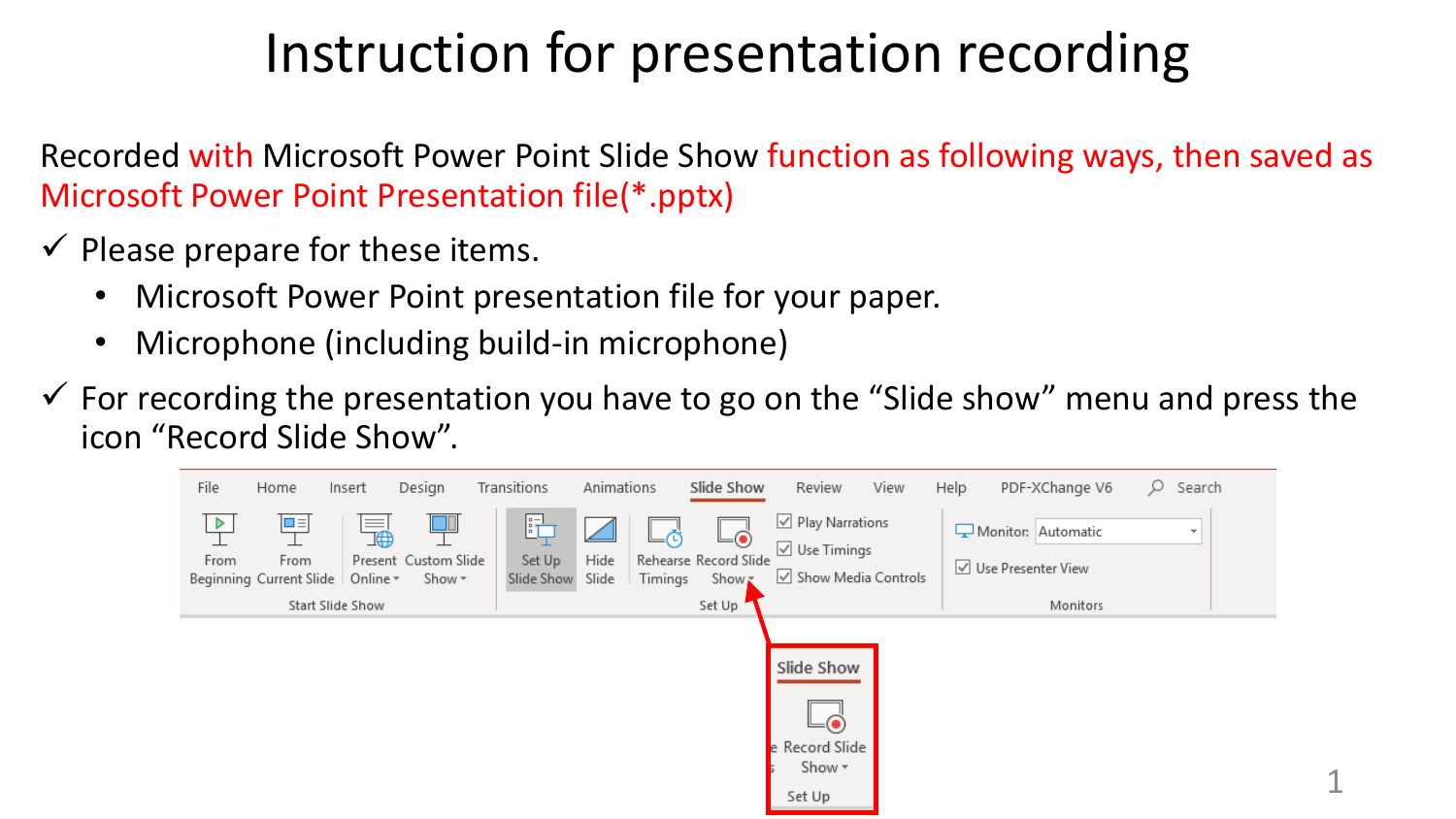- ✓ You can select between:
	- **Record from Current Slide**
	- **Record from Beginning**
- $\checkmark$  Please make sure to record with only voice, not Video to reduce file size.

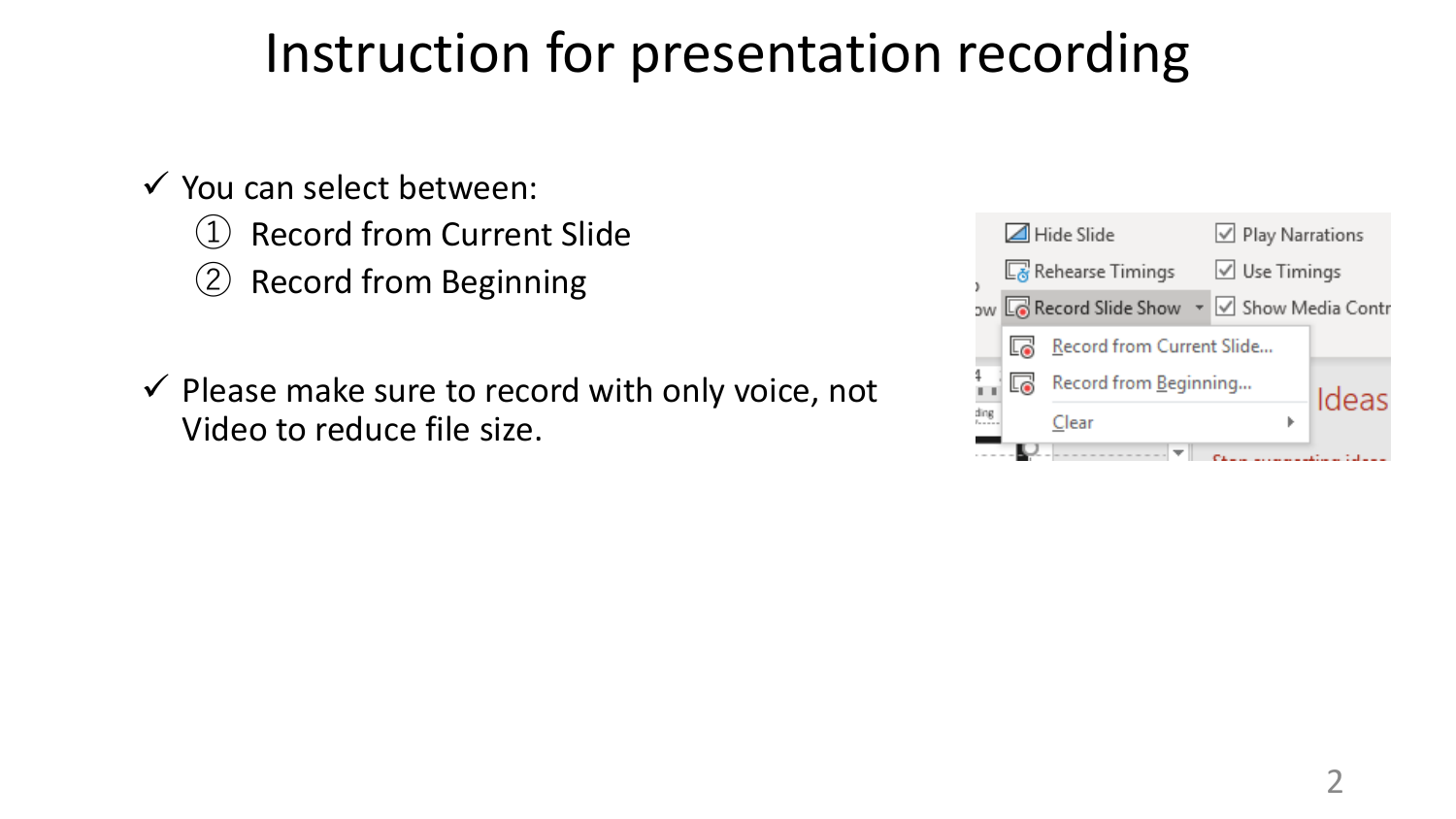$\checkmark$  After pressing "Record Slide Show" button, this screen appears.



Note : this screen will not appear if your computer does not have enough performance.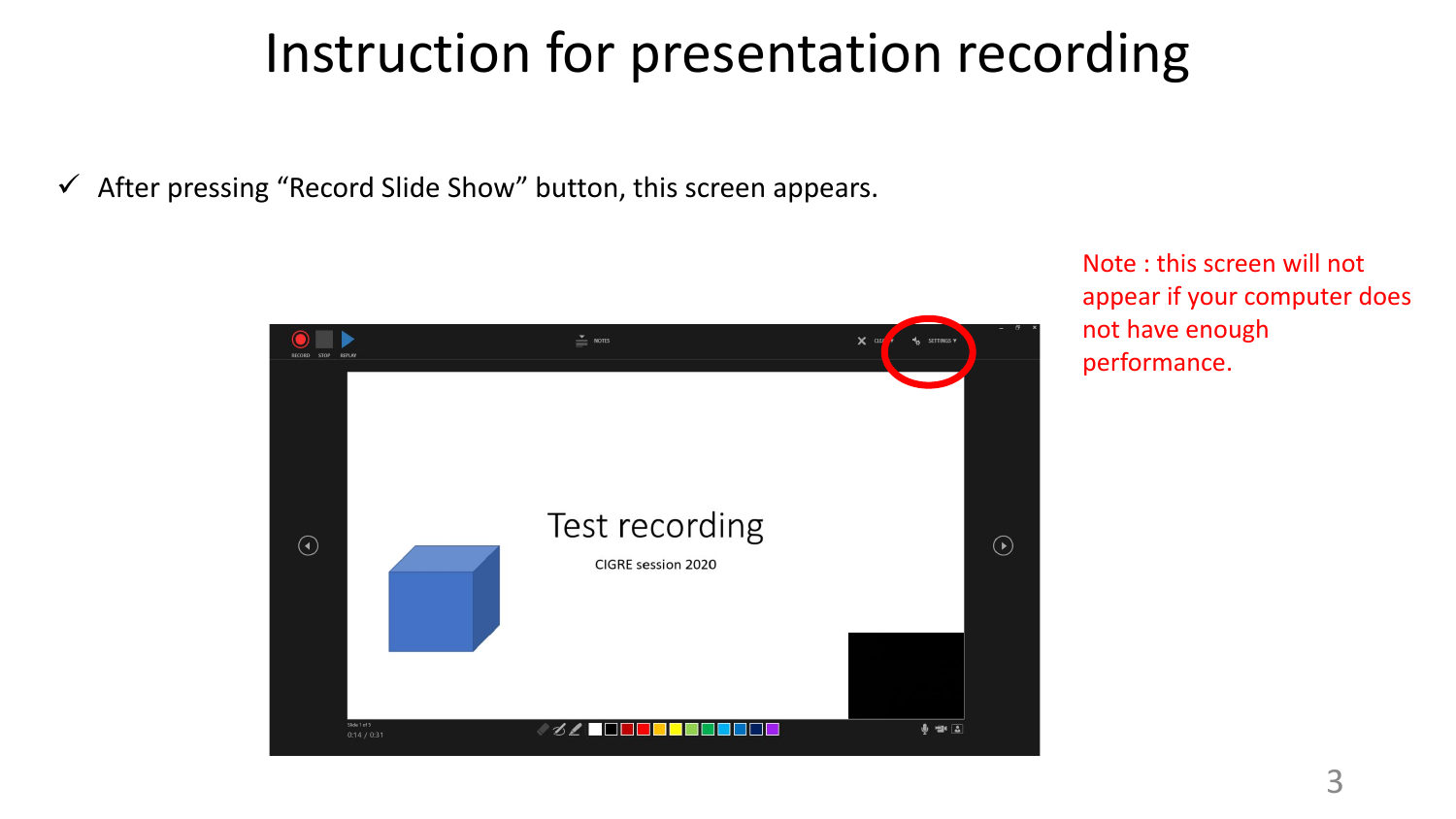$\checkmark$  Clicking on Settings, it is possible to set Audio options selecting microphone. (in case two or more device connected)

| P <sub>8</sub> Presentation1 - PowerPoint Record Slide Show View |                   | $\times$                        |
|------------------------------------------------------------------|-------------------|---------------------------------|
|                                                                  | <b>NOTES</b><br>三 | C.                              |
| <b>RECORD</b><br><b>STOP</b><br>REPLAY                           |                   | <b>Microphone</b>               |
|                                                                  |                   | Microphone (USB Audio Device) ▶ |
|                                                                  |                   | Camera                          |
|                                                                  |                   | Logitech BRIO                   |
|                                                                  |                   |                                 |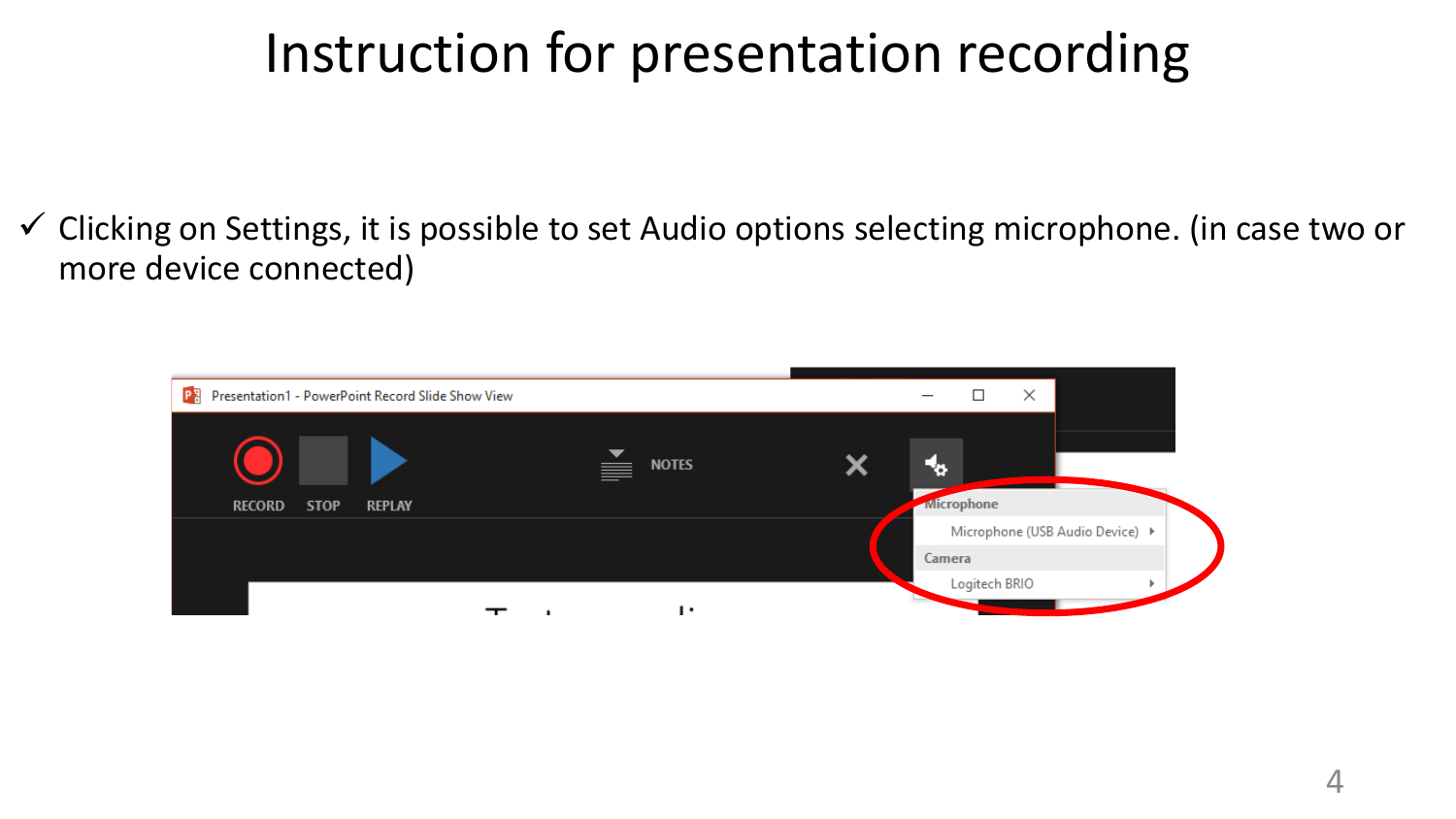#### **IMPORTANT!**

- $\checkmark$  Audio is NOT recorded during the transition from one slide to the next one.
- $\checkmark$  Don't talk until the next slide is fully shown